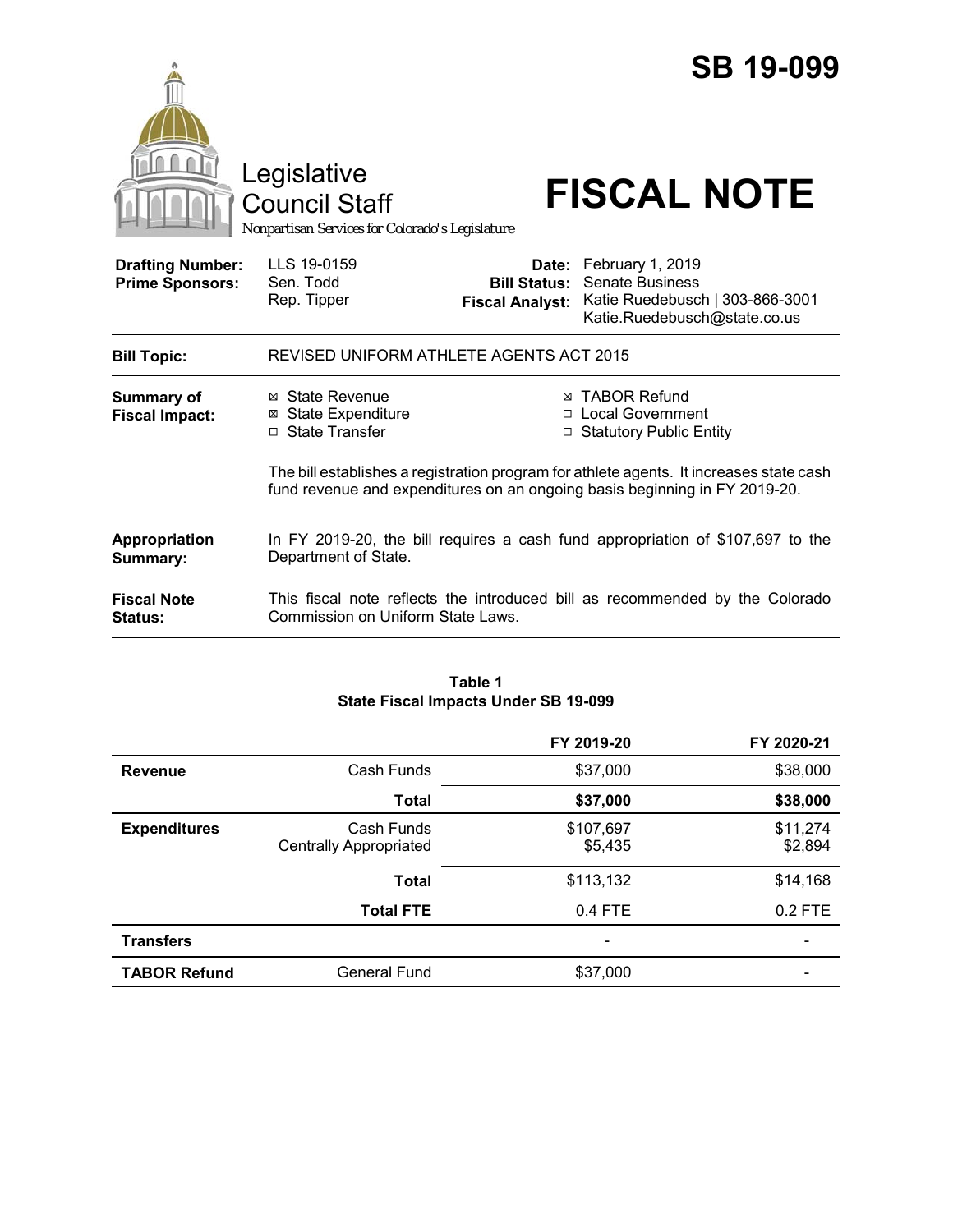February 1, 2019

## **Summary of Legislation**

This bill repeals and reenacts the "Revised Uniform Athlete Agents Act (2015)" (RUAAA). An athlete agent is a professional who contracts with student athletes to represent them for purposes of securing a professional sports services or endorsement contract, or who advises the athlete in financial, business, or career management issues or manages those issues on the athlete's behalf.

The bill creates a registration program for athlete agents in the office of the Secretary of State (SOS), effective January 1, 2020. Athlete agents must register with the SOS every two years and pay a registration fee established by the SOS, to be deposited in the newly created Athlete Agents Registration Fund.

The bill establishes requirements for registration and renewal, specifies circumstances in which an application may be declined, and identifies cases in which a registration may be suspended or revoked. The bill also lists requirements for contracts between athletes and agents, and specifies prohibited conduct by an agent, and continuing current criminal penalties and civil remedies for a violation.

Certain notices are required to be given to educational institutions where student athletes enter into a contract with an athlete agent. Educational institutions are required to notify the SOS and the professional league or players association with which an athlete agent is associated if a violation of the RUAAA occurs.

The act repeals on September 1, 2027.

## **Background**

House Bill 08-1058 established the original Uniform Athlete Agents Act (UAAA), which required the Division of Professions and Occupations within the Department of Regulatory Agencies (DORA) to regulate athlete agents. DORA registered six athlete agents during the registration program's existence. House Bill 10-1128 repealed much of the act and terminated the requirement that DORA regulate athlete agents; however, the criminal and civil penalties were not repealed and remain in current law.

**Colorado Commission on Uniform State Laws.** The Colorado Commission on Uniform State Laws is charged with working with the national Law Commission (ULC) to promote uniformity in state laws where uniformity may be deemed desirable and practicable. This is achieved by developing proposed uniform legislation through the ULC that can be adopted by the various state legislatures. Colorado's commissioners are required to be attorneys admitted to practice law in Colorado. Members include six attorneys appointed or reappointed by joint resolution of the General Assembly; Colorado citizens who are elected as a life member of the ULC (after twenty years of membership); and the Director of the Office of Legislative legal Services, or the Director's designee. The Office of Legislative Legal Services provides assistance to the legislative members of the Colorado Commission in their efforts to enact legislation regarding uniform acts.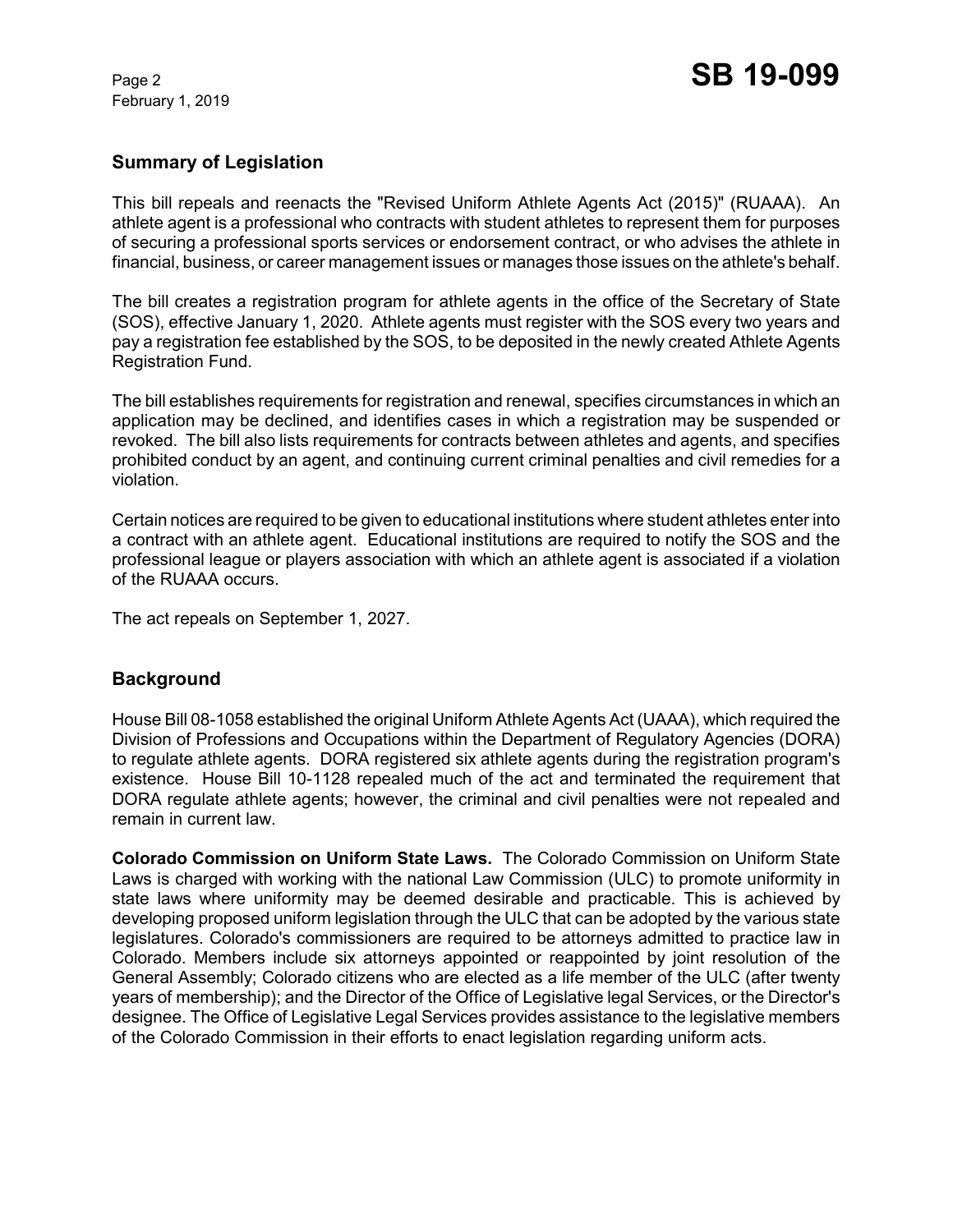February 1, 2019

## **Assumptions**

The fiscal note assumes that:

- 75 athlete agents will register in FY 2019-20 and FY 2020-21 based on the number of registered agents in surrounding states (ranging from 26 to 153), and accounting for population increases and industry growth;
- the costs of the program will be covered by four years of athlete agent fees; and
- athlete agents will comply with the law.

# **Comparable Crime Analysis**

Legislative Council Staff is required to include certain information in the fiscal note for any bill that creates a new crime, changes the classification of an existing crime, or changes an element of an existing crime. The following sections outline data on crimes that are comparable to the offense in this bill and discuss assumptions on future rates of criminal convictions under the bill.

**Prior conviction data**. The criminal and civil penalties for violating provisions of the Uniform Athlete Agents Act were left in the statute after the act was substantially repealed. The bill reenacts the penalties as they are under current statute — a class 2 misdemeanor for first offense, and a class 6 felony for a second and subsequent offense — and expands the list of prohibited conduct to include failing to register with the SOS; initiating contact with a student athlete if unregistered; and encouraging an individual to act on behalf of the athlete agent. Since 2008, there have been no criminal charges filed against athlete agents.

Visit leg.colorado.gov/fiscalnotes for more information about criminal justice costs in fiscal notes.

## **State Revenue**

The bill increases revenue to the Athlete Agents Registration Fund in SOS by an estimated \$37,000 in FY 2019-20 from registration fees. While the bill could increase fine revenue from criminal penalties, civil penalties, and court fees, the fiscal note assumes a negligible increase in fine revenue, which is discussed further below.

**Fee impact on athlete agents**. Colorado law requires legislative service agency review of measures which create or increase any fee collected by a state agency. These fee amounts are estimates only, actual fees will be set administratively by SOS based on cash fund balance, estimated program costs, and the estimated number of athlete agents subject to the fee. Fee revenue is subject to TABOR. Table 2 below identifies the fee impact of this bill.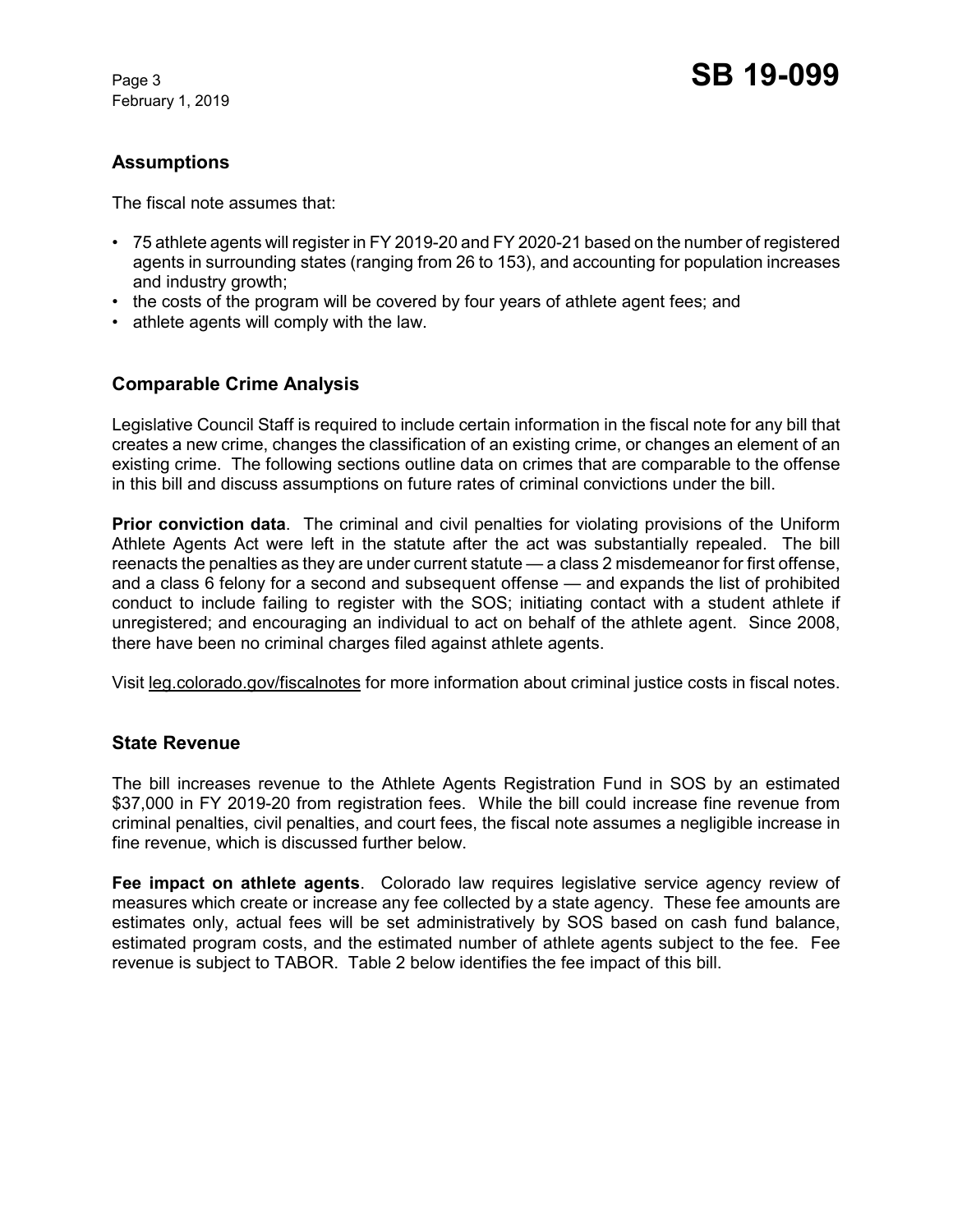#### **Table 2 Fee Impact on Athlete Agents**

| <b>Fiscal Year</b> | <b>Type of Fee</b>          | <b>Proposed</b><br>Fee | <b>Number</b><br><b>Affected</b> | <b>Total Fee</b><br>Impact |
|--------------------|-----------------------------|------------------------|----------------------------------|----------------------------|
| FY 2019-20         | Initial 2-year registration | \$1,000                | 37                               | \$37,000                   |
|                    |                             |                        | <b>FY 2019-20 Total</b>          | \$37,000                   |
| FY 2020-21         | Initial 2-year registration | \$1,000                | 38                               | \$38,000                   |
|                    |                             |                        | <b>FY 2020-21 Total</b>          | \$38,000                   |

**Criminal and civil penalties.**The criminal penalties for prohibited conduct under the bill include a class 2 misdemeanor for a first offense, and a class 6 felony for a second and subsequent offense. While these penalties exist in current law, the list of prohibited conduct is expanded slightly under the bill (see Comparable Crime section). Because there have been no criminal violations filed against athlete agents, the fiscal note assumes a negligible increase in state revenue to the Fines Collection Cash Fund in the Judicial Department. As a point of reference, the fine penalty for a class 2 misdemeanor ranges from \$250 to \$1,000 and the fine penalty for a class 6 felony ranges from \$1,000 to \$100,000

The bill also increases the civil penalty from a maximum of \$25,000 to a range from \$25,000 to \$50,000, and classifies these penalties as deceptive trade practices, with the fine revenue going to the General Fund. Because there have been no criminal filings under the original UAAA, the fiscal note assumes a negligible increase to General Fund revenue from civil penalties.

**Court and administrative fees.** The fiscal note assumes a negligible increase in criminal and civil case filings, and thus a negligible increase to state fee revenue. Fees are imposed for a variety of court-related costs, which vary based on the offense and the type of court. Typical fees may include such items as probation supervision, drug or sex offender surcharges, genetic testing, victim compensation, late fees, and other administrative fees. Some fee revenue is shared with local governments; please refer to the Local Government Impact section for additional information

## **State Expenditures**

The bill increases state cash fund expenditures for the SOS by \$113,132 in FY 2019-20 and \$14,198 in FY 2020-21 from the Athlete Agents Registration Fund to establish and administer a registration program for athlete agents. It is also expected to minimally impact workloads in Judicial Department, educational institutions, the Department of Law, and the Department of Corrections on an ongoing basis.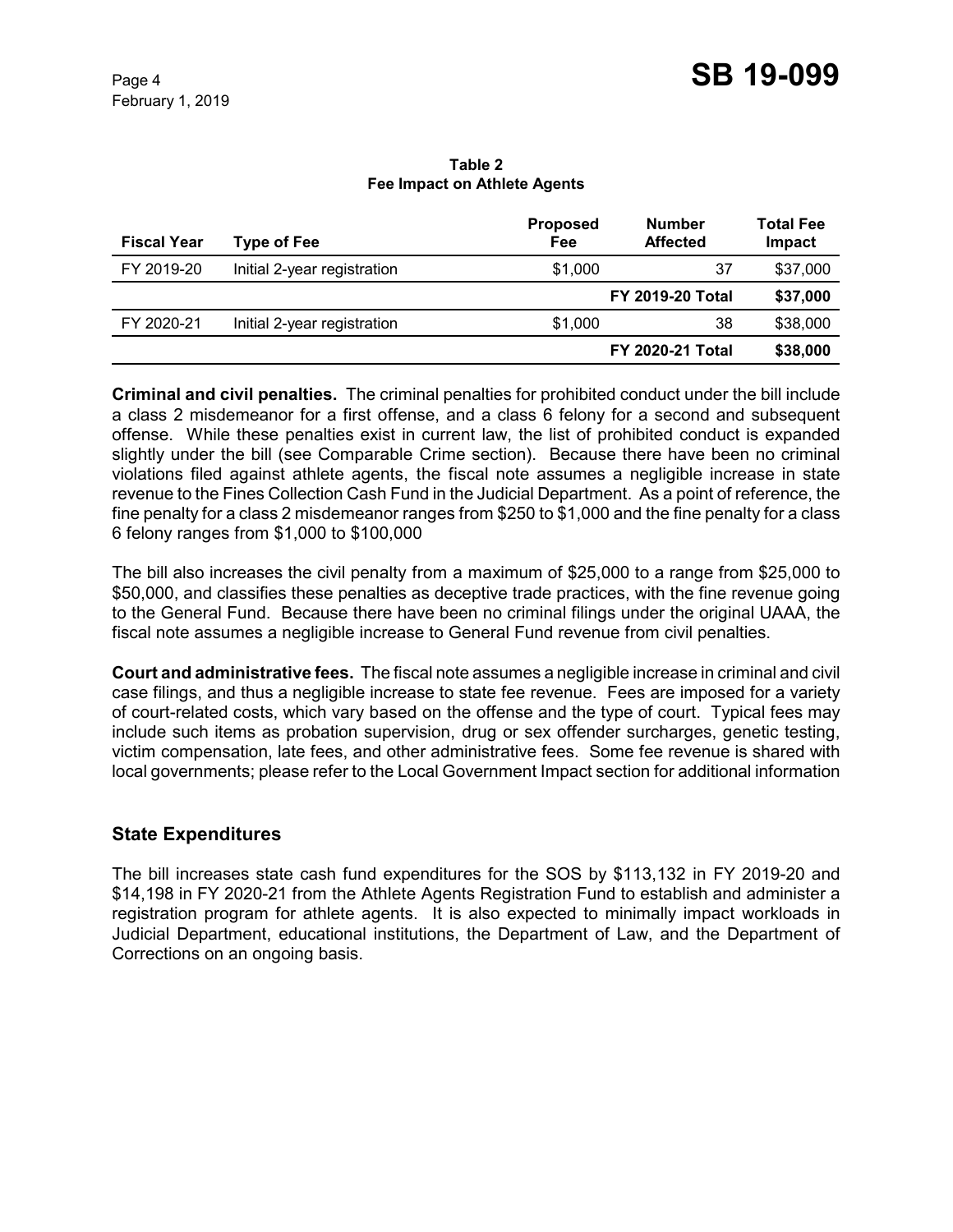|                                                    | FY 2019-20 | FY 2020-21 |
|----------------------------------------------------|------------|------------|
| <b>Department of State</b>                         |            |            |
| <b>Personal Services</b>                           | \$18,657   | \$11,274   |
| <b>Operating Expenses and Capital Outlay Costs</b> | \$0        | \$0        |
| Computer Programming                               | \$89,040   | \$0        |
| Centrally Appropriated Costs*                      | \$5,435    | \$2,894    |
| FTE - Personal Services                            | $0.4$ FTE  | $0.2$ FTE  |
| <b>Total Cost</b>                                  | \$113,132  | \$14,168   |
| <b>Total FTE</b>                                   | 0.4 FTE    | $0.2$ FTE  |

**Table 3 Expenditures Under SB 19-099**

 *\* Centrally appropriated costs are not included in the bill's appropriation.*

**Secretary of State.** The Department of State will require 0.4 FTE to implement this program in FY 2019-20 and 0.2 FTE in FY 2020-21. To implement the program to the SOS will create forms, design a filing system, and conduct rulemaking. On an ongoing basis, the SOS requires 0.2 FTE to respond to inquiries, process applications and investigate complaints.

The SOS will create an online registration system that will allow applicants to create an account, submit registration information, and pay registration and renewal fees. The SOS will also display limited information about registered athlete agents on their website. The development cost is estimated at \$89,040 in FY 2019-20, using the \$106 per hour programming rate at 840 hours.

**Judicial Department.** The bill includes a class 2 misdemeanor for a first offense and a class 6 felony for a second or subsequent offense; however, those are existing penalties that were established by the original UAAA. There have been no criminal filings under the original UAAA. As a result, the fiscal note assumes that athlete agents will comply with the law and create no increase for the Judicial Department's criminal filings and workload.

**Educational institutions.** The bill slightly increases workload for institutions of K-12 and higher education by requiring these institutions to notify the SOS and other organizations if an athlete agent commits a violation. This minimal workload increase can be accomplished within the existing appropriations of these institutions.

**Department of Law.** The department will perform rulemaking and counsel for the SOS within current appropriations.

**Department of Corrections.** To the extent that this bill increases the number of persons sentenced to the DOC, costs will increase. However, at this time it is assumed that the likelihood of persons being sentenced to the custody of the DOC is minimal and that any increase in costs will be addressed through the annual budget process, if necessary.

**TABOR refund.** The bill is expected to increase state General Fund obligations for TABOR refunds by \$37,000 in FY 2019-20. Under current law and the December 2018 forecast, the bill will correspondingly increase the amount refunded to taxpayers via sales tax refunds on income tax returns for tax year 2020. The state is not expected to collect a TABOR surplus in FY 2020-21.